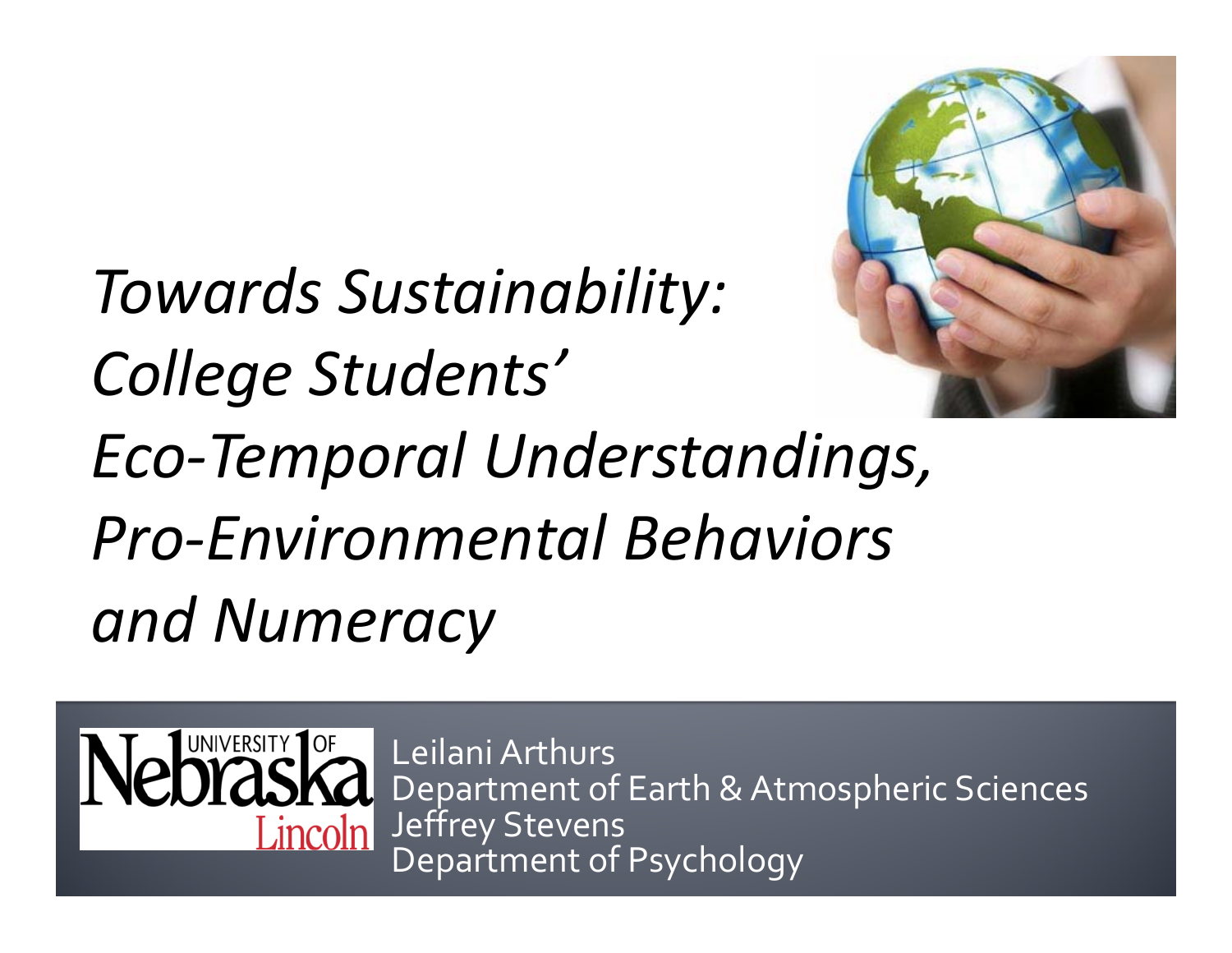### Sustainability is <sup>a</sup> concept that encompasses environmental, social, and economic domains.



Image from http://www.smallislandstates.org

Arthurs & Stevens University of Nebraska-Lincoln **Nebraska-Lincoln** 1/14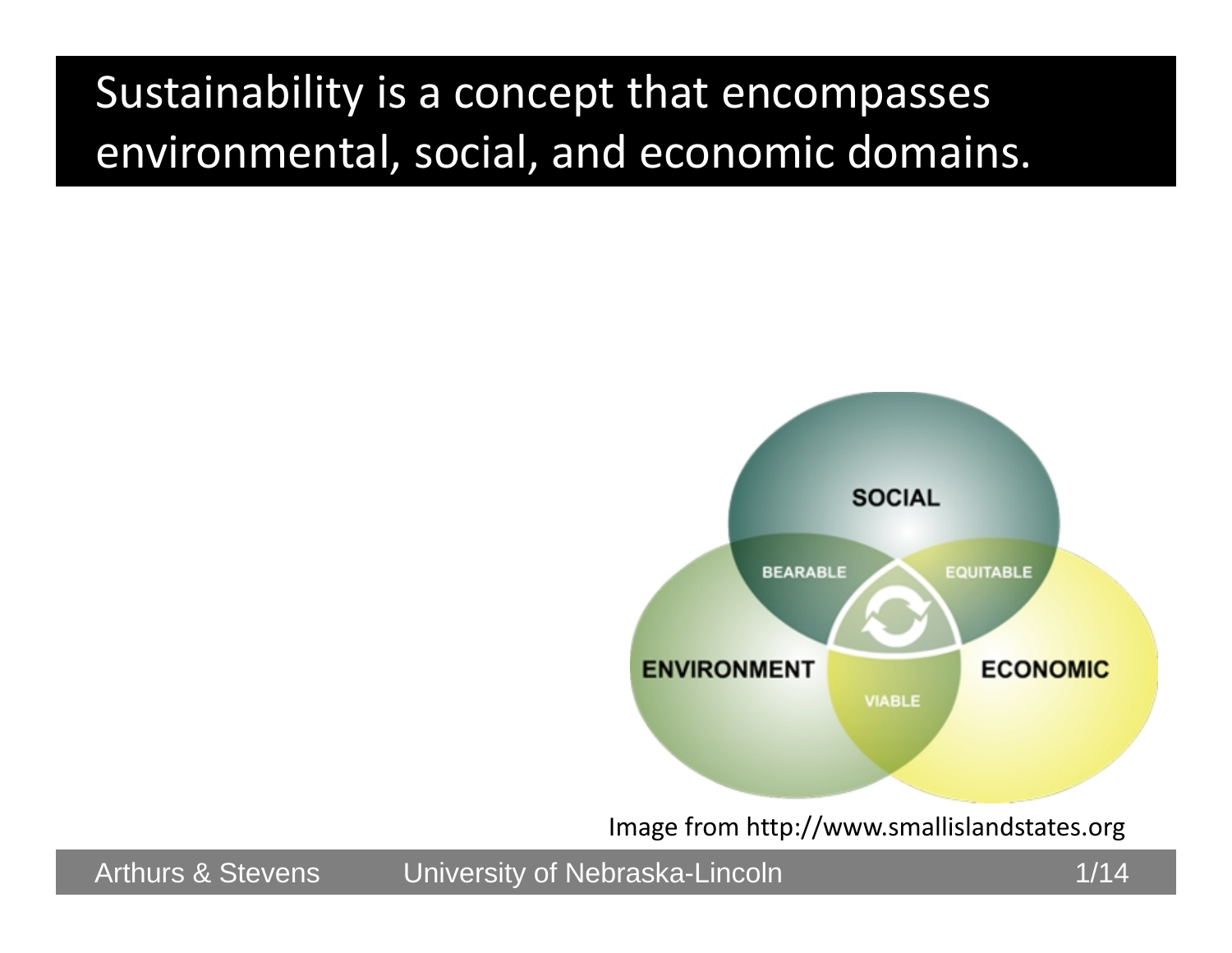## Sustainability is <sup>a</sup> concept that encompasses environmental, social, and economic domains.

In 1987, the Brundtland Commission defined sustainable development as "meeting the needs of the present without compromising the ability of *future generations* to meet their own needs."

Sustainability is about economic growth while responsibly preserving natural resources.



Image from http://www.smallislandstates.org

Arthurs & Stevens buniversity of Nebraska-Lincoln **Arthurs & Stevens** 1/14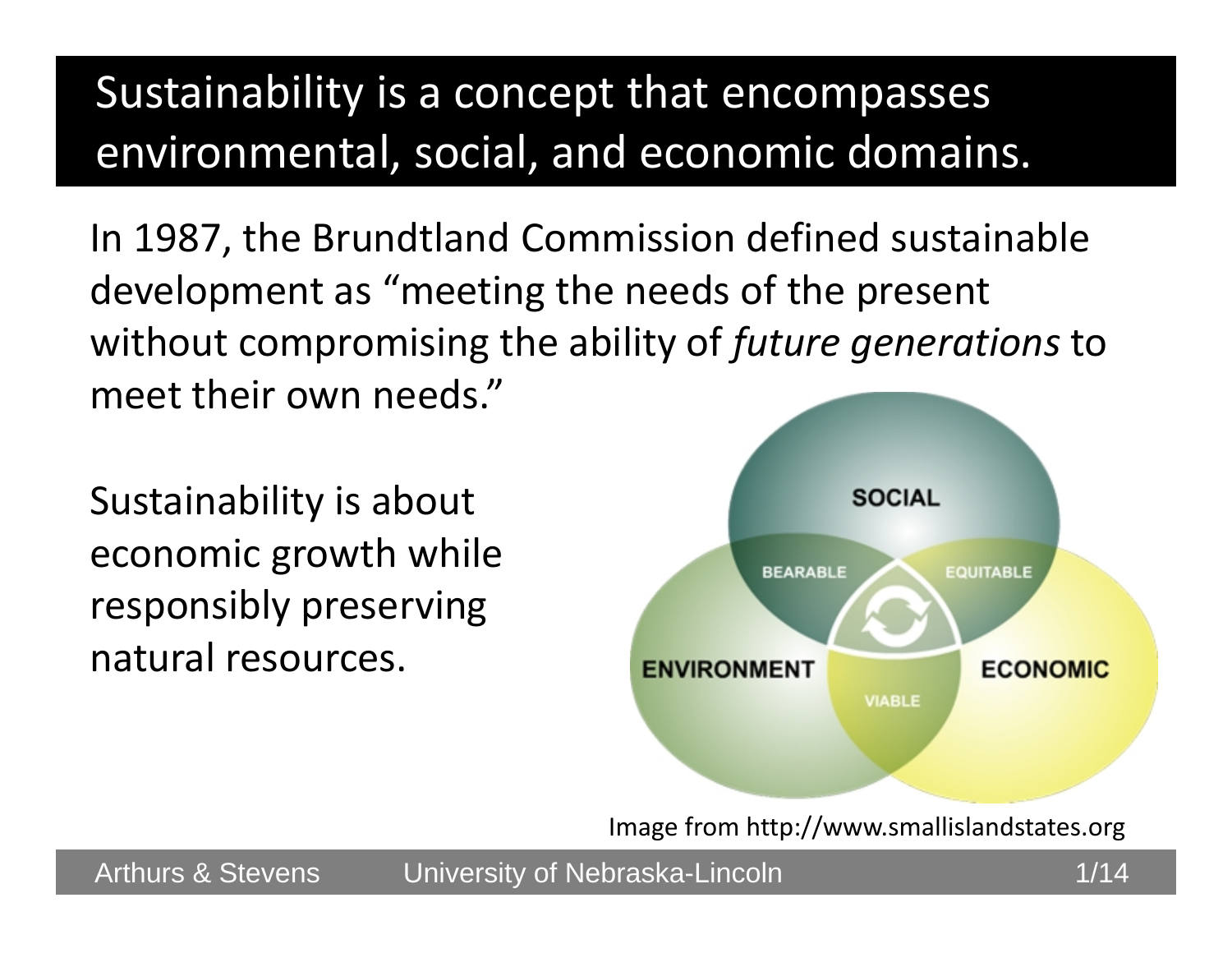## Sustainable development involves individual and collective decision‐making about risks.



Arthurs & Stevens University of Nebraska-Lincoln **Example 2114** 2/14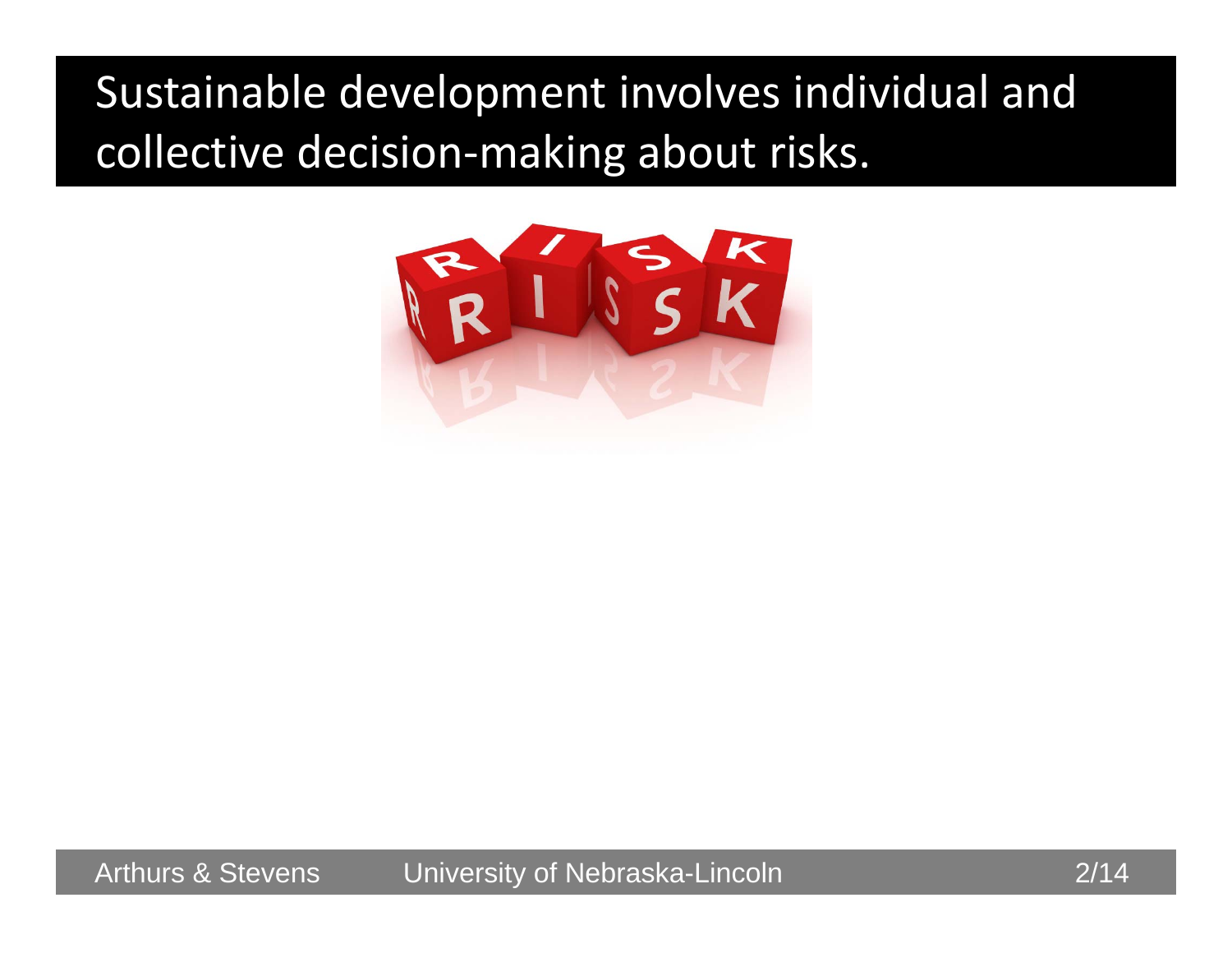# Sustainable development involves individual and collective decision‐making about risks.



Environmental risks differ from other risks:

- •Complexity and uncertainty (e.g., climate change)
- •Emerge from collective behaviors (e.g., fossil fuel use)
- •Temporal delay in consequences
- •Spatial separation between action and impact

(Bohm and Pfister, 2008)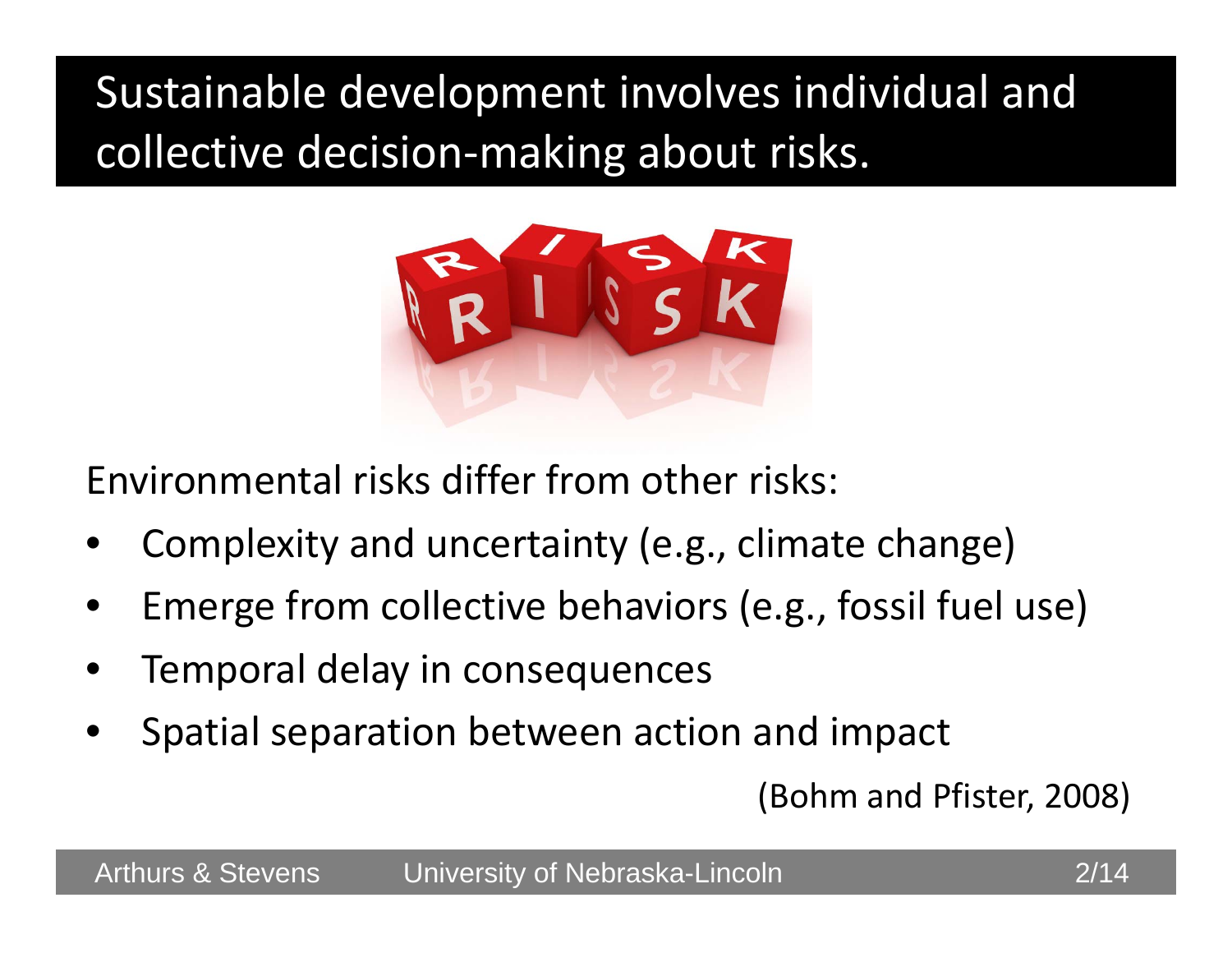## Numeracy is critical for accurately interpreting and acting on information about risks.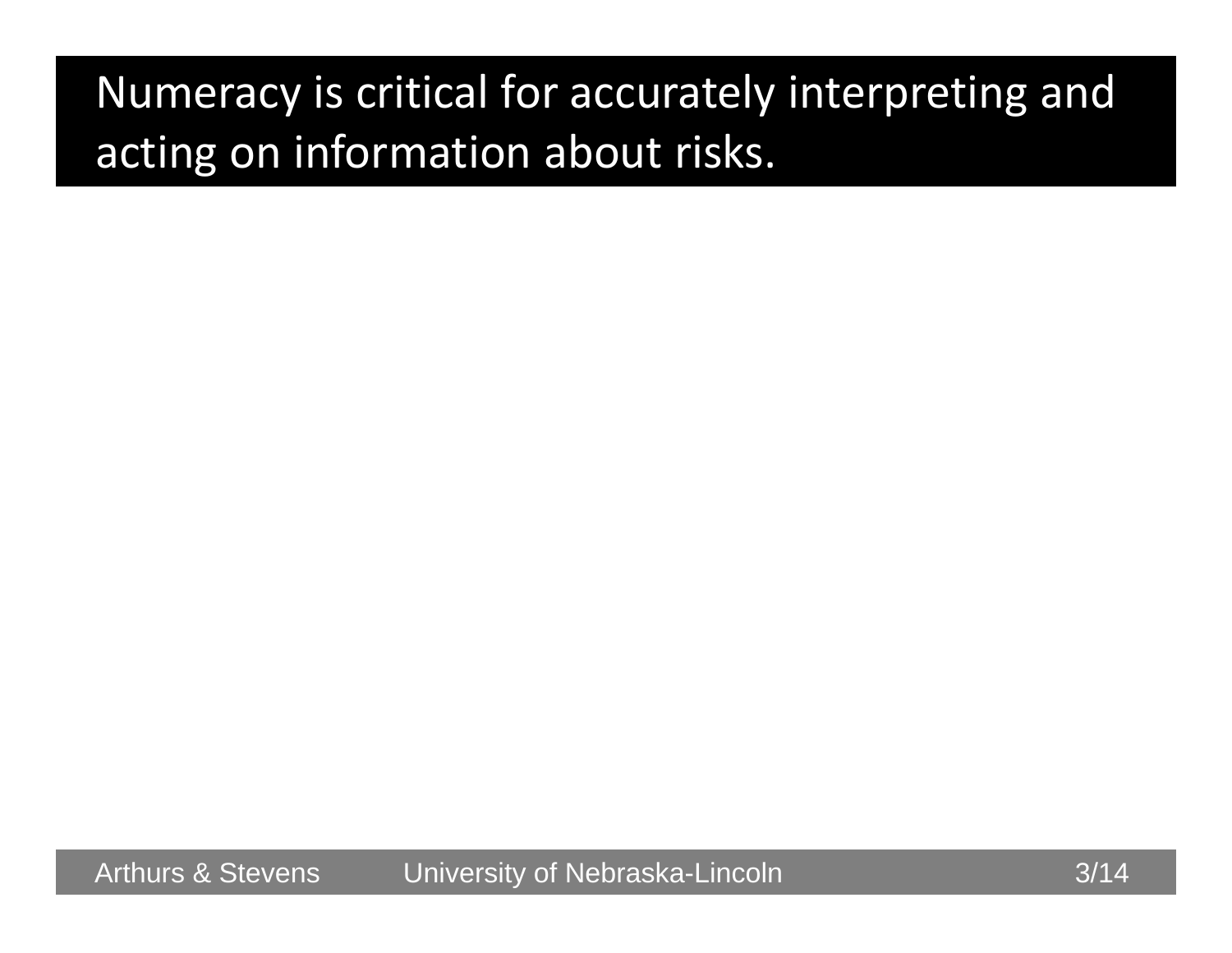## Numeracy is critical for accurately interpreting and acting on information about risks.

Numeracy refers to mathematical or quantitative literacy.



(Steen, 1990)

Arthurs & Stevens University of Nebraska-Lincoln 3/14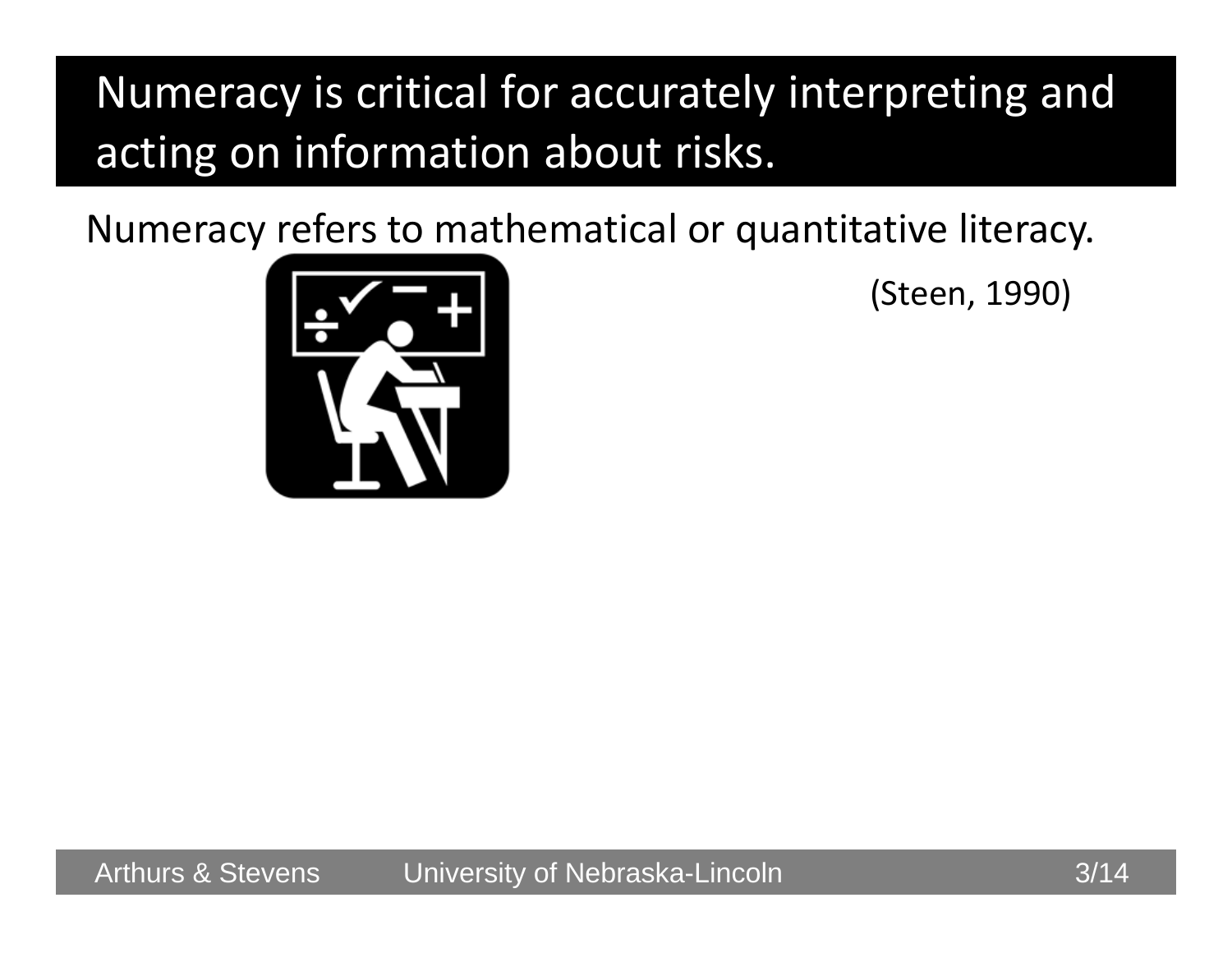# Numeracy is critical for accurately interpreting and acting on information about risks.

Numeracy refers to mathematical or quantitative literacy.



(Steen, 1990)

The Berlin Numeracy Test measures individuals' understanding of the operations of probabilistic and statistical computation, such as comparing and transforming probabilities and proportions.

(Lipkus et al., 2001; Schwarts et al., 1997)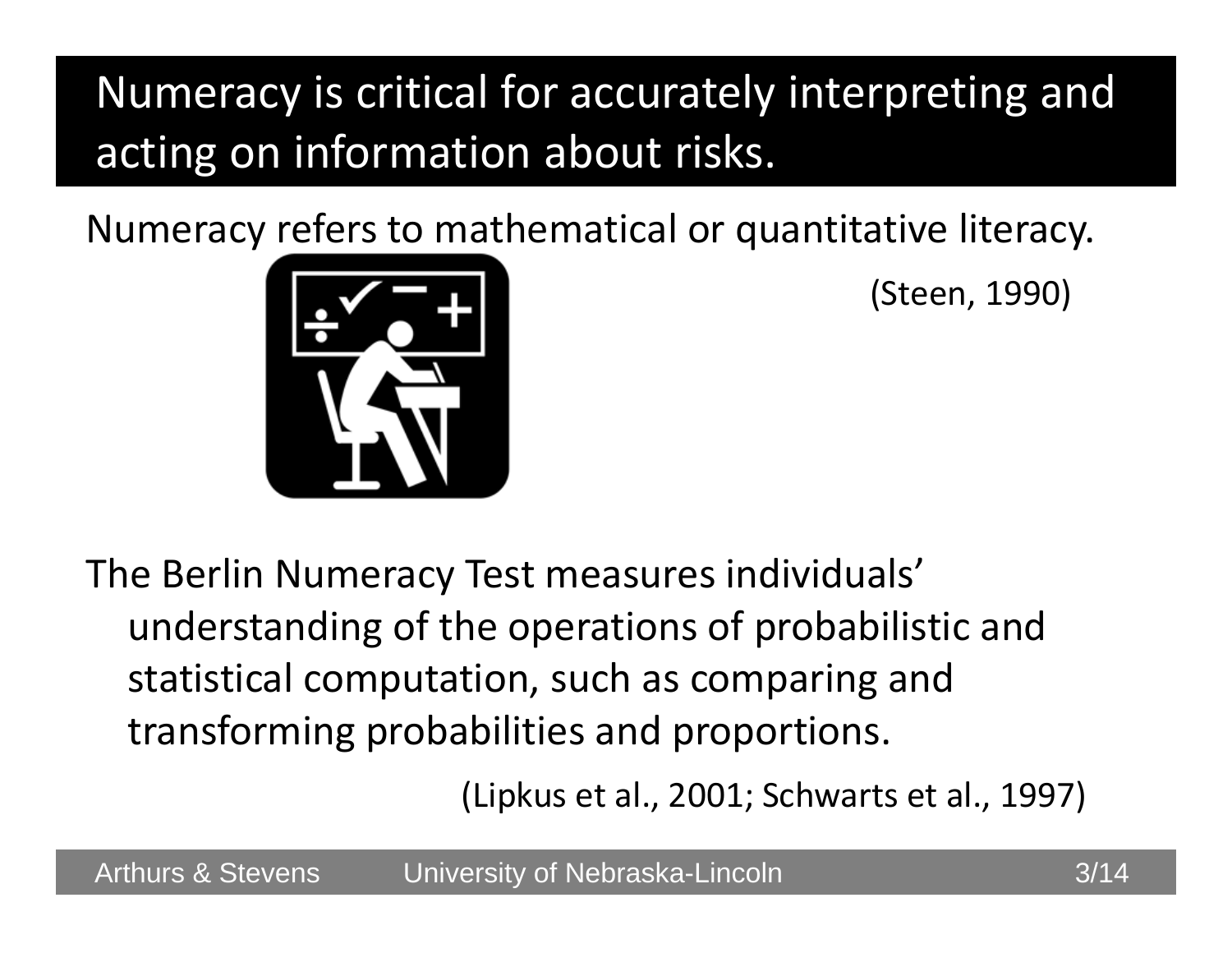## The Berlin Numeracy Test predicts people's understanding of information about risk …

in consumer, medical, and everyday contexts.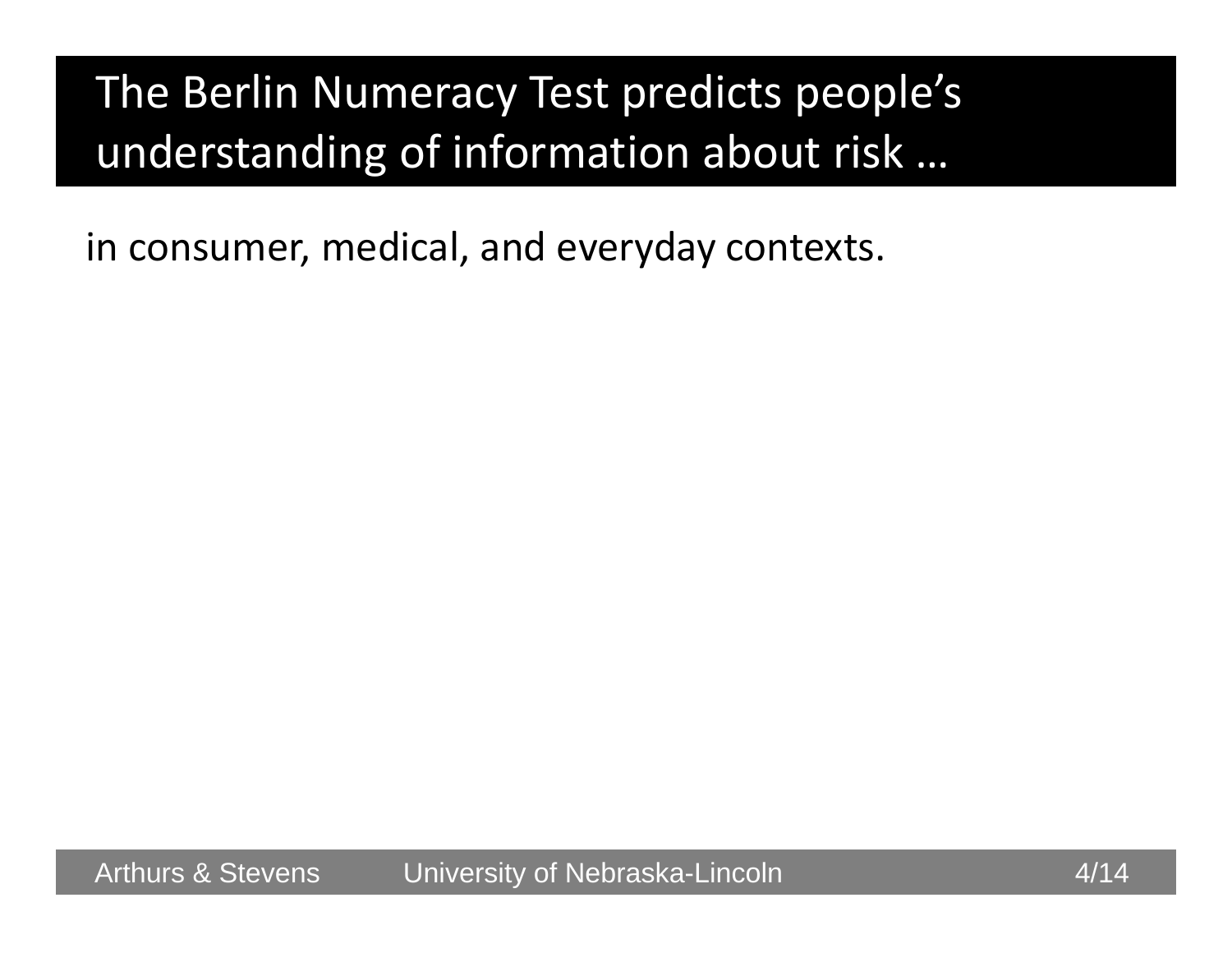### The Berlin Numeracy Test predicts people's understanding of information about risk …

in consumer, medical, and everyday contexts.

#### Values and emotions also affect risk perceptions …



and reactions to perceived risk. (Bohm and Pfister, 2000)

Image from http://www.futureatwork.com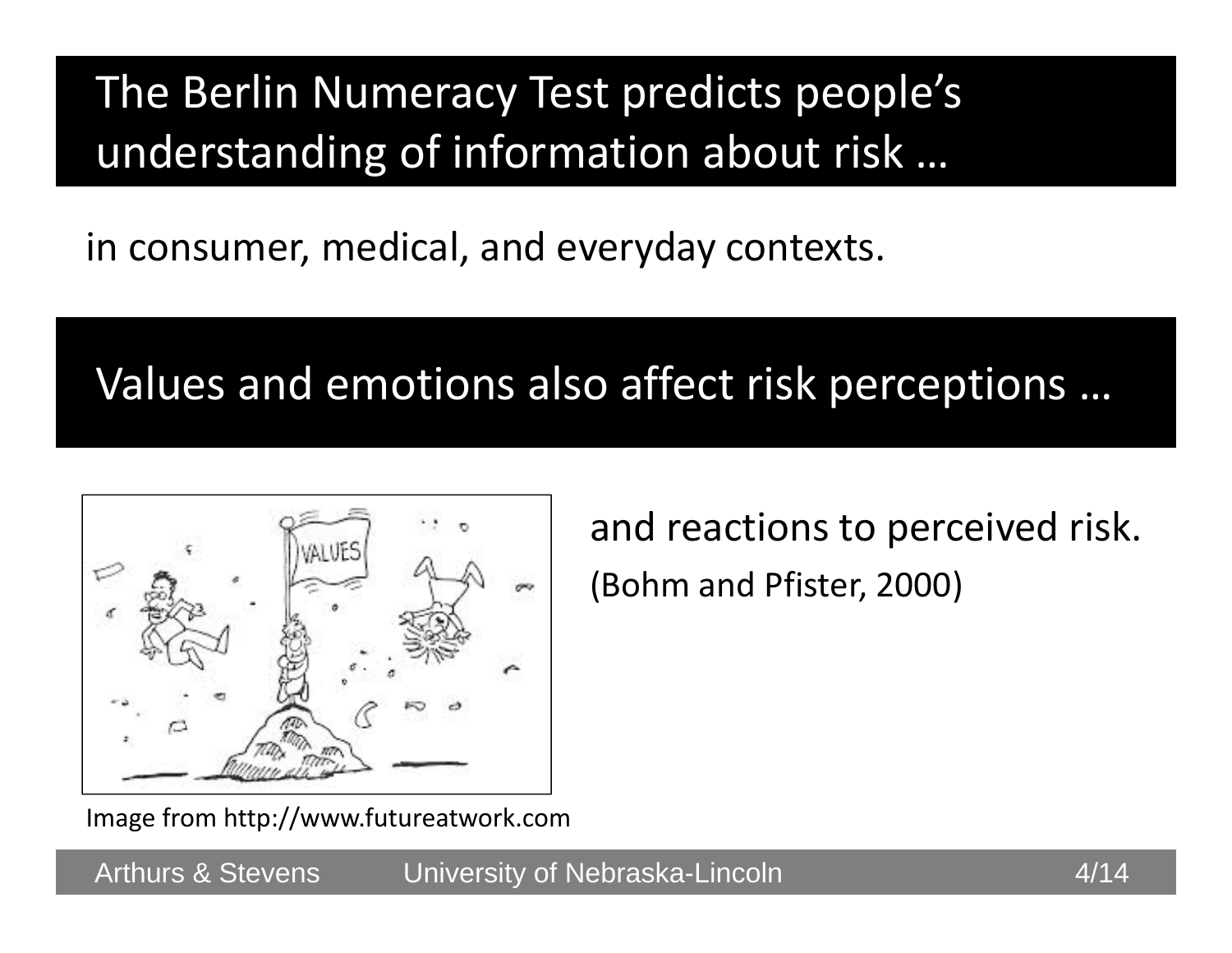#### The objectives of this pilot study:

- (1) Learn about our college students' behaviors and ego‐temporal understandings (inc. emotions and values) as they pertain to the environment and sustainability
- (2) Determine whether or not numeracy and other factors might be correlated with college students' pro‐environmental behaviors **Environment**

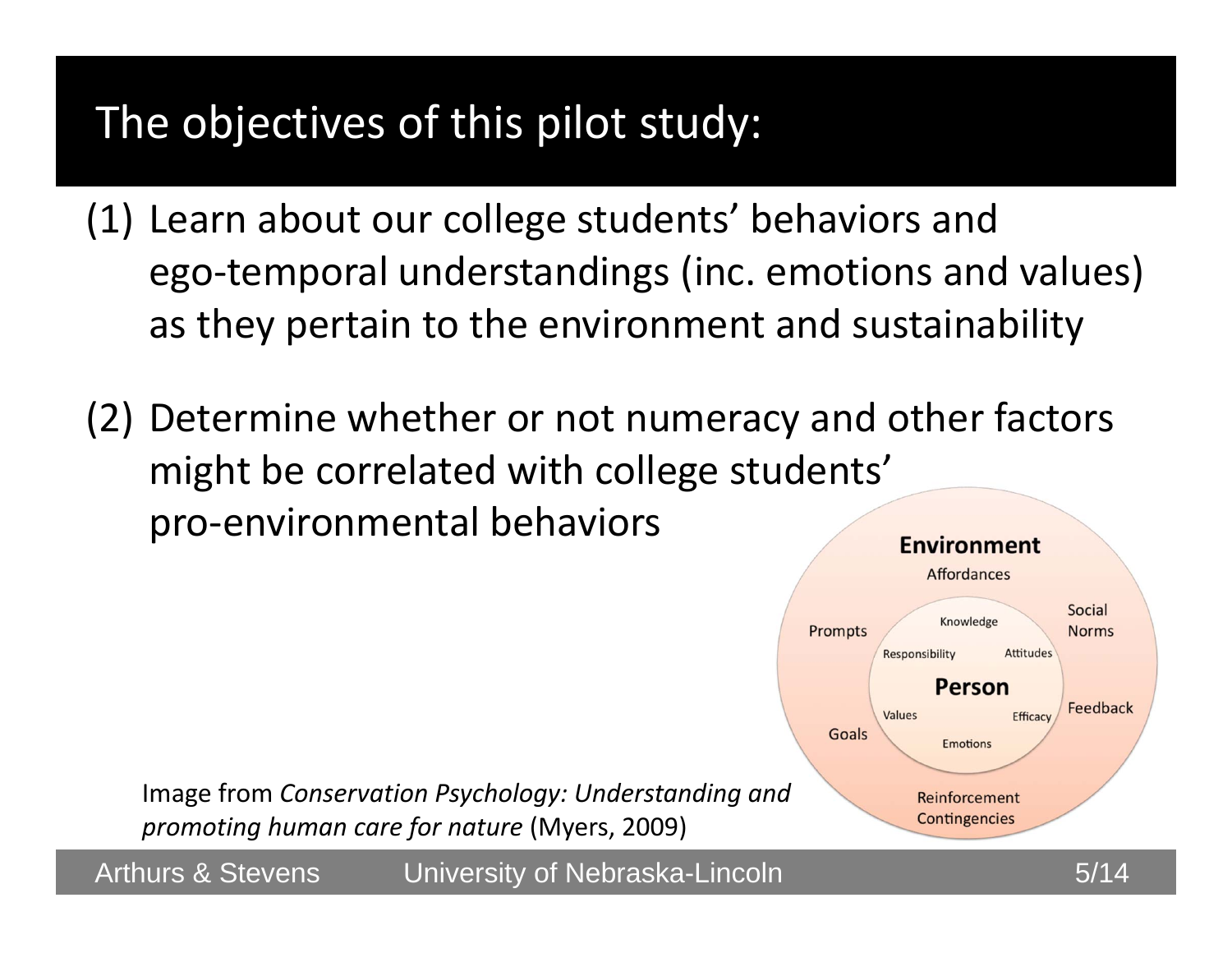#### Methods

- A. Sample Population: 38 college students recruited 18‐19 years old 12 males, 26 females 13 STEM majors, 25 non‐STEM majors
- B. Procedure:

Proctored computer‐based survey

- Qs behaviors (Nature Conservancy and others)
- Qs numeracy (Berlin Numeracy Test)
- Qs risk, patience, demographics, and climate change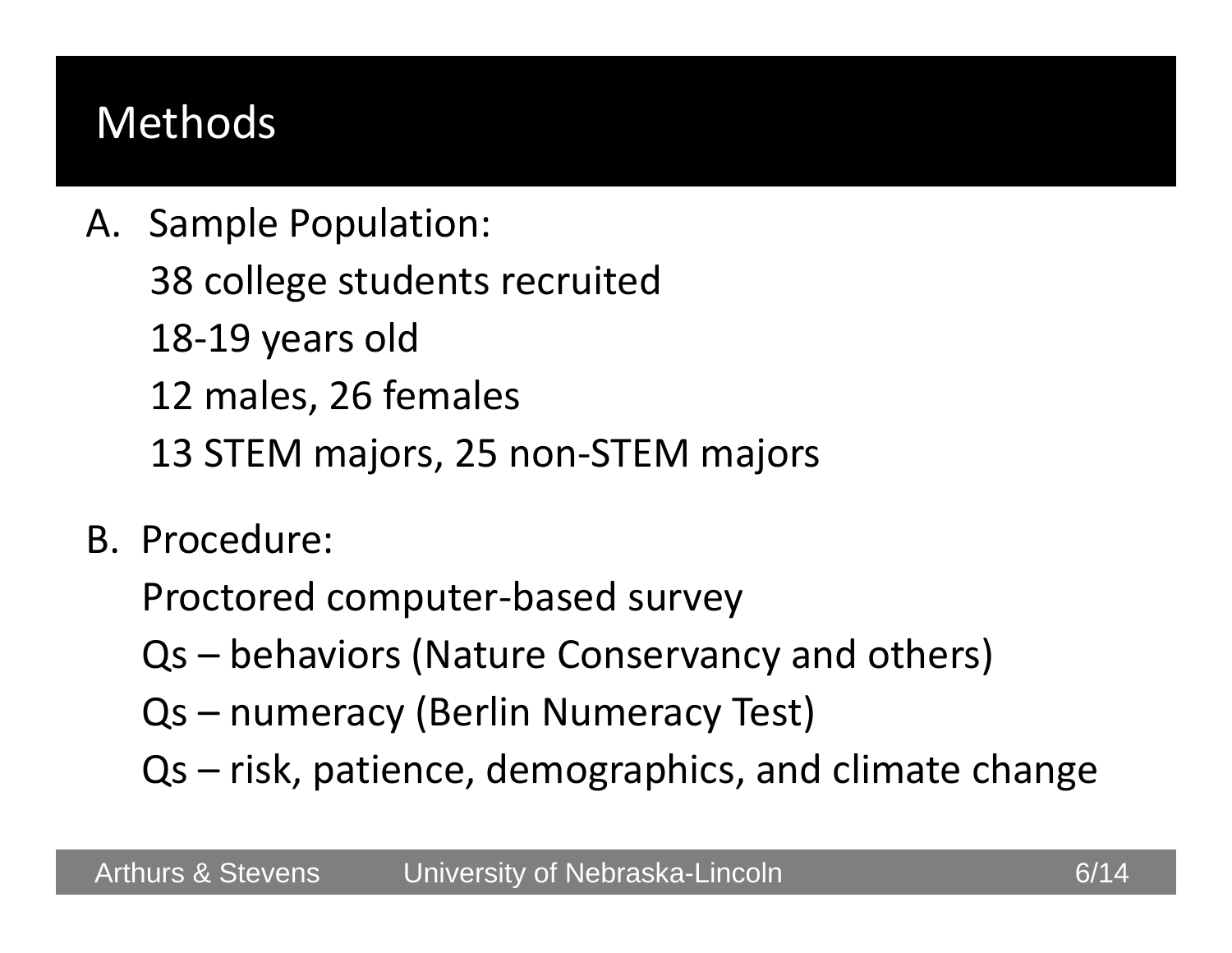![](_page_12_Picture_0.jpeg)

Arthurs & Stevens University of Nebraska-Lincoln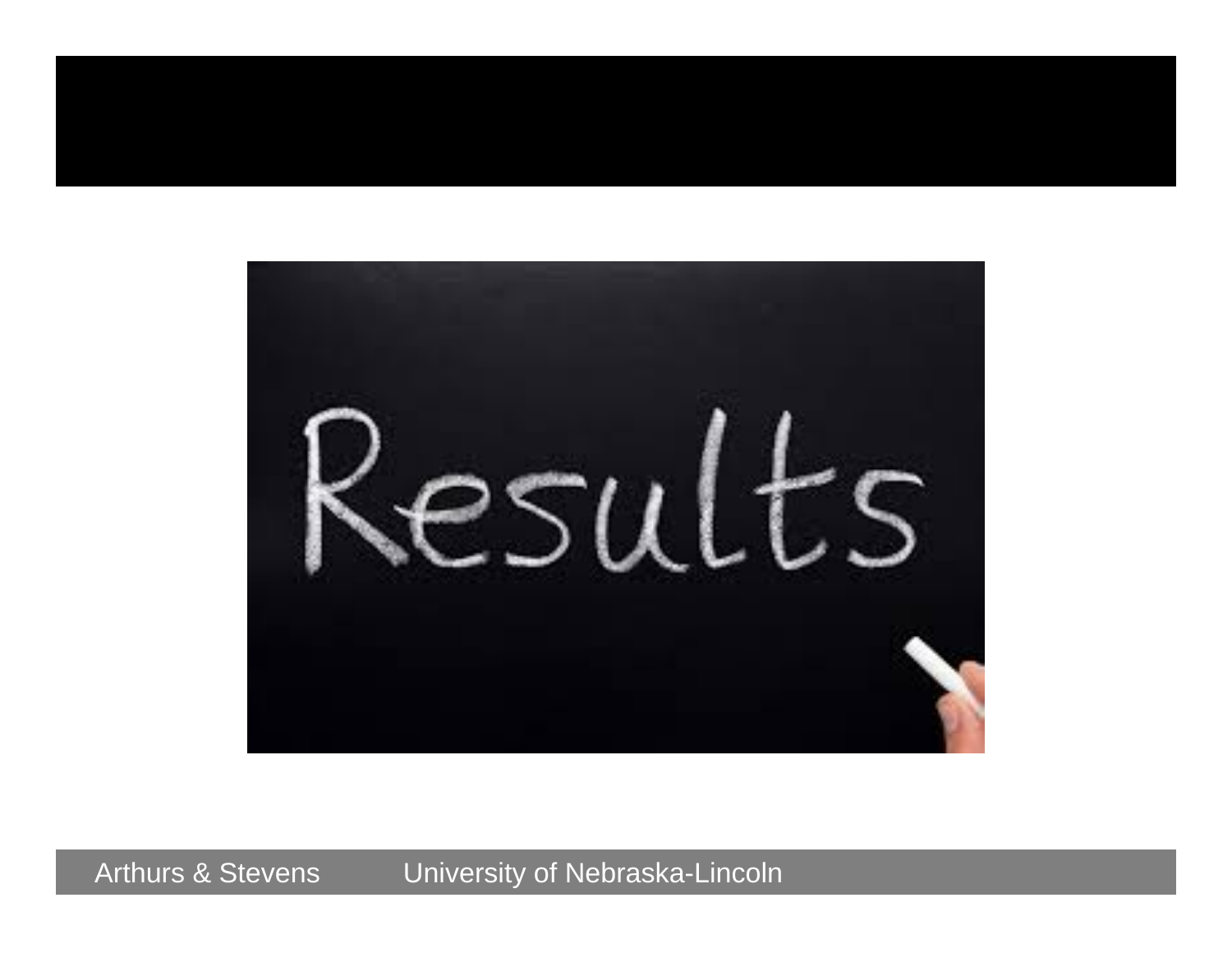#### There is <sup>a</sup> wide range in students' practice of pro‐environmental behaviors.

![](_page_13_Figure_1.jpeg)

Lower score <sup>=</sup> More pro‐environmental

Arthurs & Stevens University of Nebraska-Lincoln **Fig. 10. 12-14** 7/14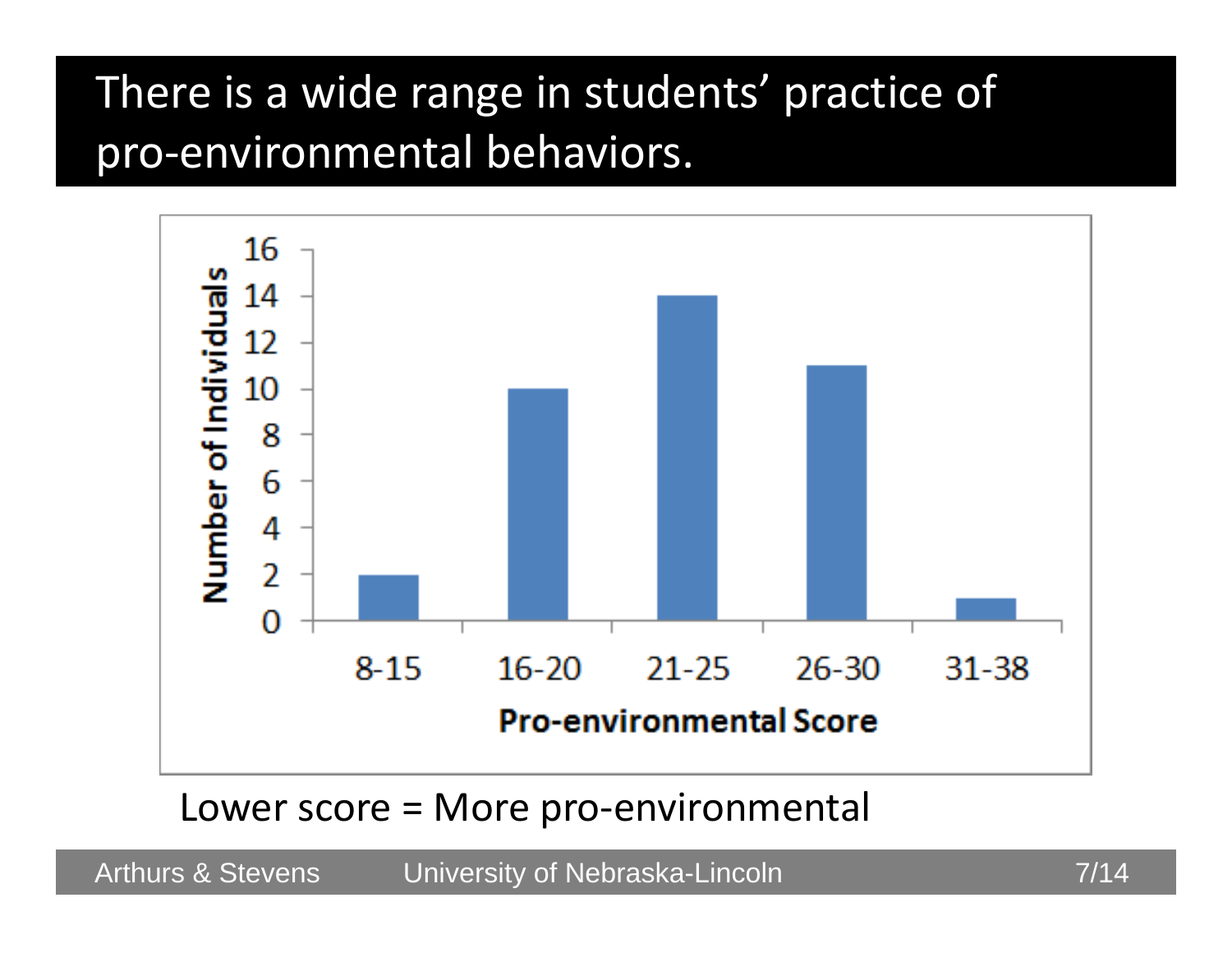### Most students report frequent practices that conserve electricity.

![](_page_14_Figure_1.jpeg)

e.g., *When you are the last person to leave your dorm room, apartment, or house, do you turn off all the lights?*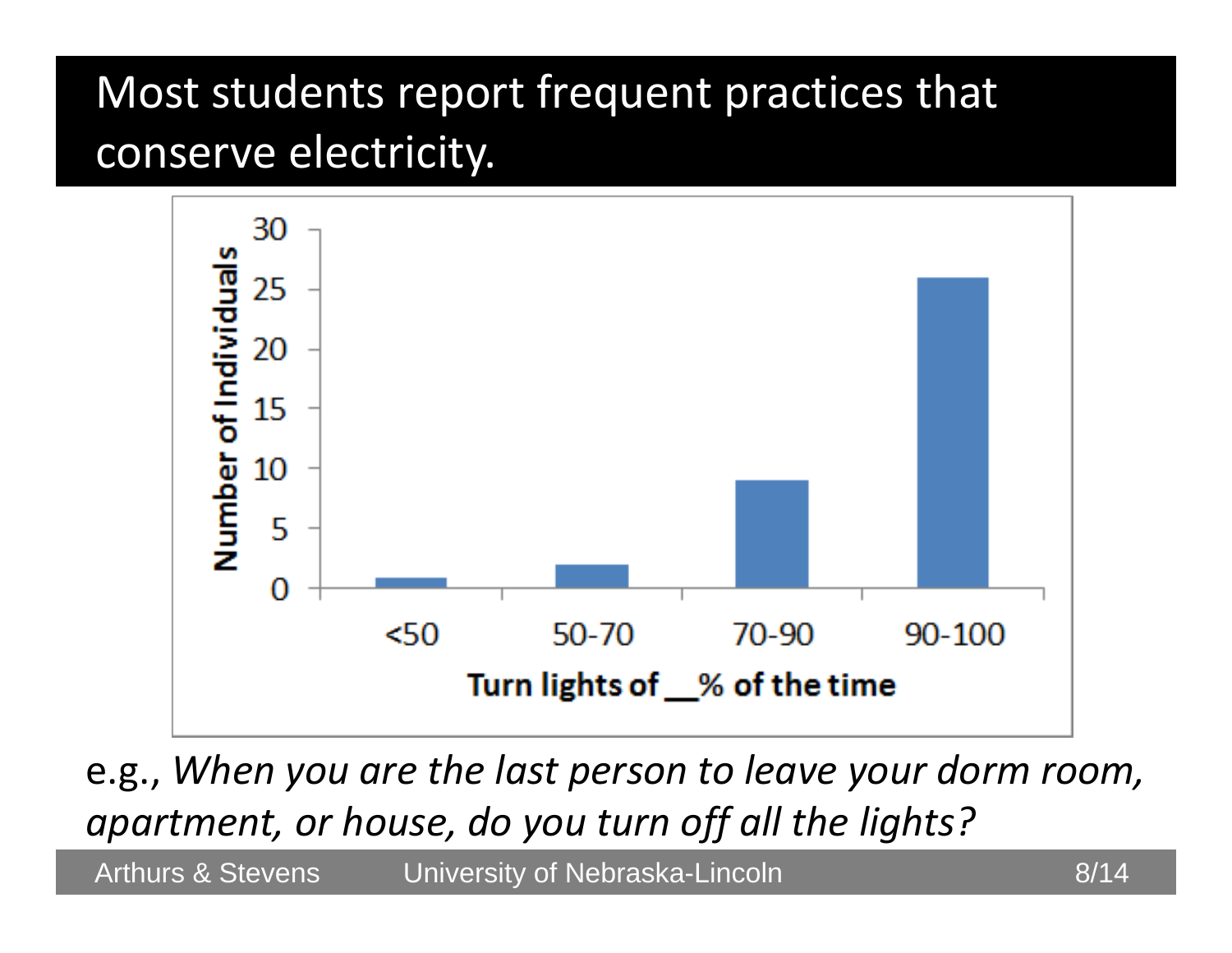## Students report financial costs can curb or inhibit their pro‐environmental behaviors.

![](_page_15_Figure_1.jpeg)

Arthurs & Stevens University of Nebraska-Lincoln **Exercise 19**/14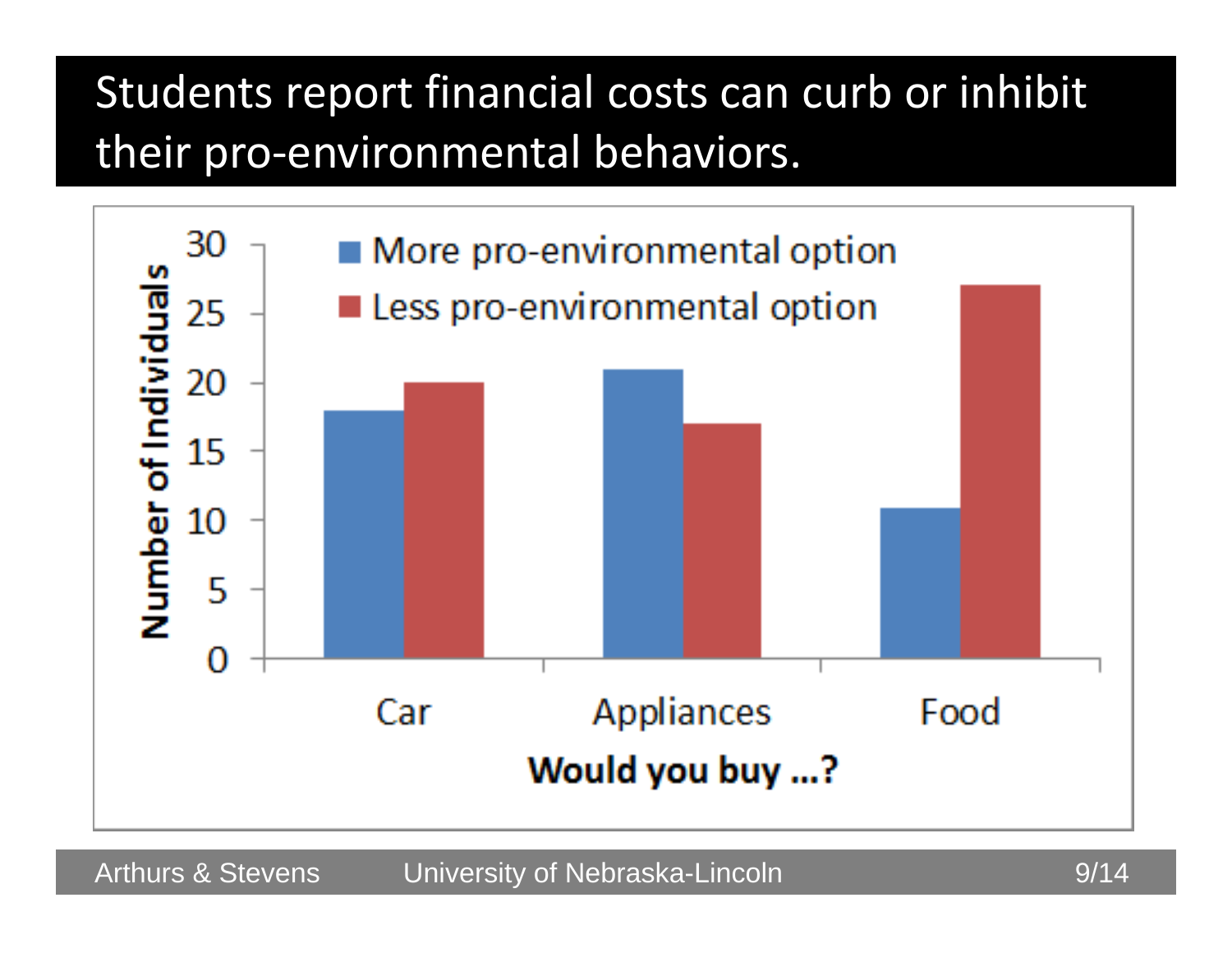## The reasons provided for not choosing proenvironmental behaviors include, for example:

- • *"I paid 7,000 dollars to live in that dorm, I'm going to leave the lights on when I want."*
- *"I don't pay the electricity bills in the dorms."*
- *"I forget to turn it off."*
- $\bullet$  *"I use my computer fairly often and it annoys me when it take 5 minutes to boot up, so normally I leave it on."*
- •*"That's because I'm really lazy or in <sup>a</sup> rush."*
- •*"Tradition, easier to get, cheaper."*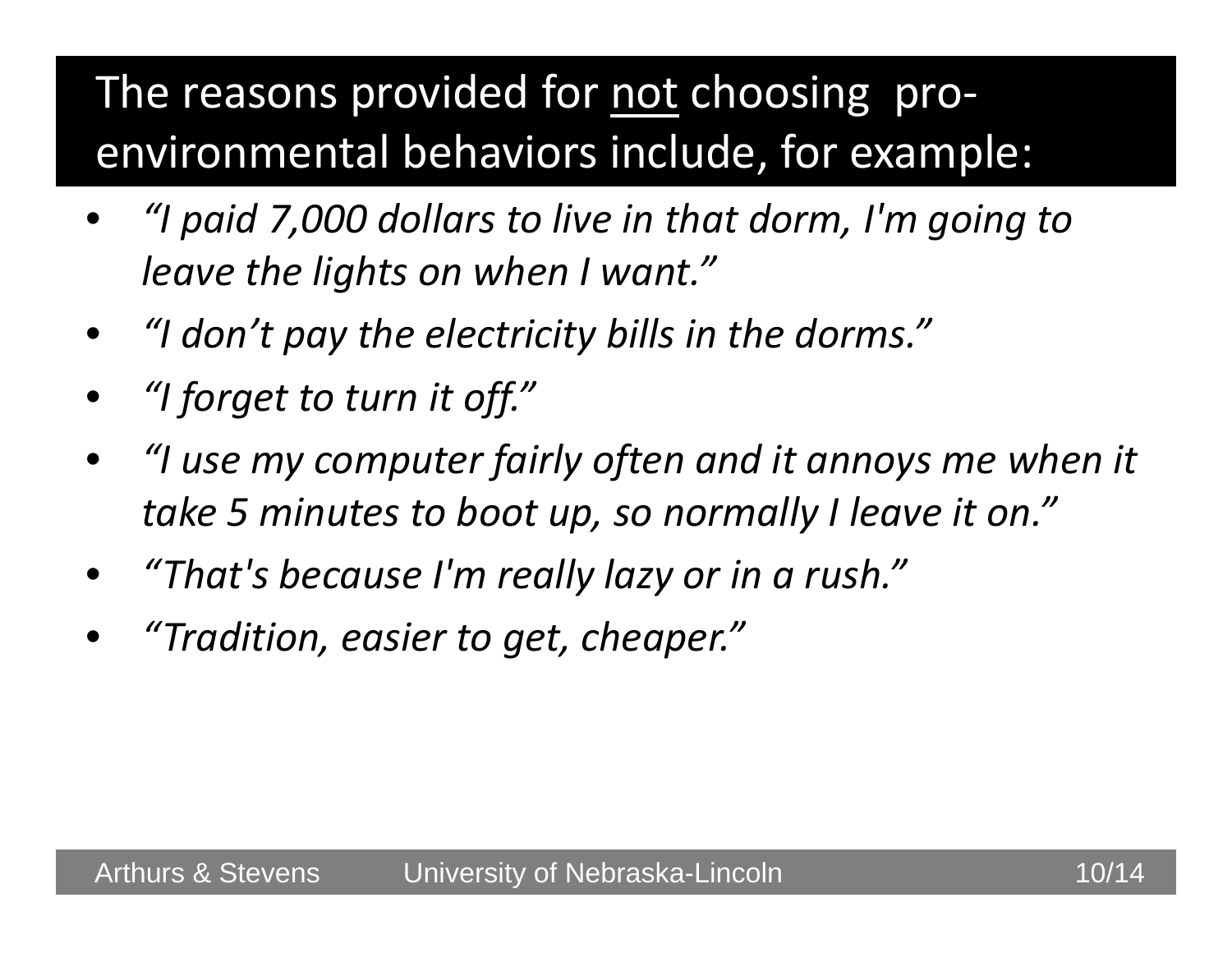## The reasons provided for not choosing proenvironmental behaviors include, for example:

- • *"I paid 7,000 dollars to live in that dorm, I'm going to leave the lights on when I want."*
- •*"I don't pay the electricity bills in the dorms."*
- *"I forget to turn it off."*
- $\bullet$  *"I use my computer fairly often and it annoys me when it take 5 minutes to boot up, so normally I leave it on."*
- •*"That's because I'm really lazy or in <sup>a</sup> rush."*
- •*"Tradition, easier to get, cheaper."*

Reasons provided for choosing pro‐environmental never mentioned future generations.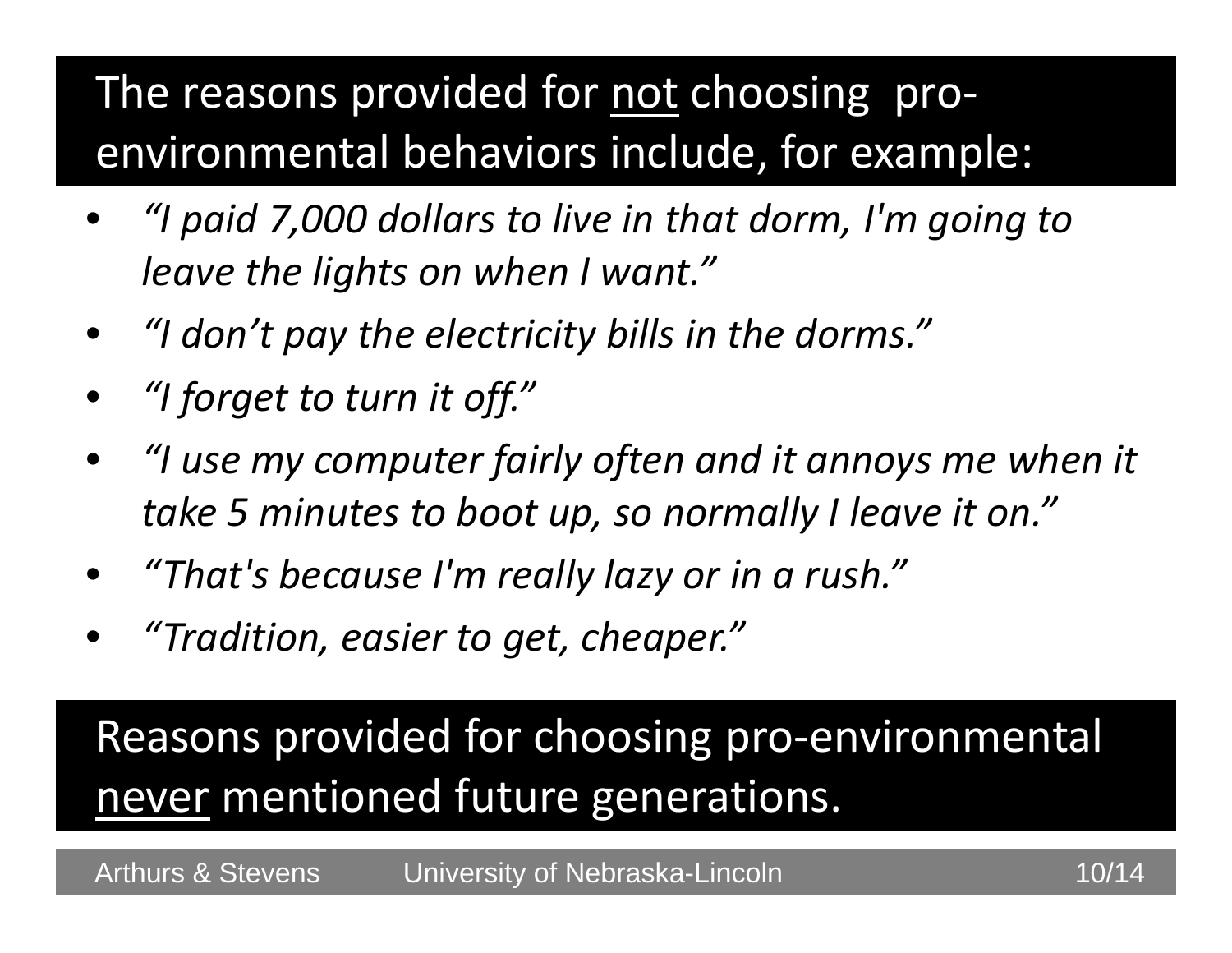#### Students have poor numeracy skills.

![](_page_18_Figure_1.jpeg)

#### Lower score <sup>=</sup> Lower numeracy

Arthurs & Stevens University of Nebraska-Lincoln **11/14**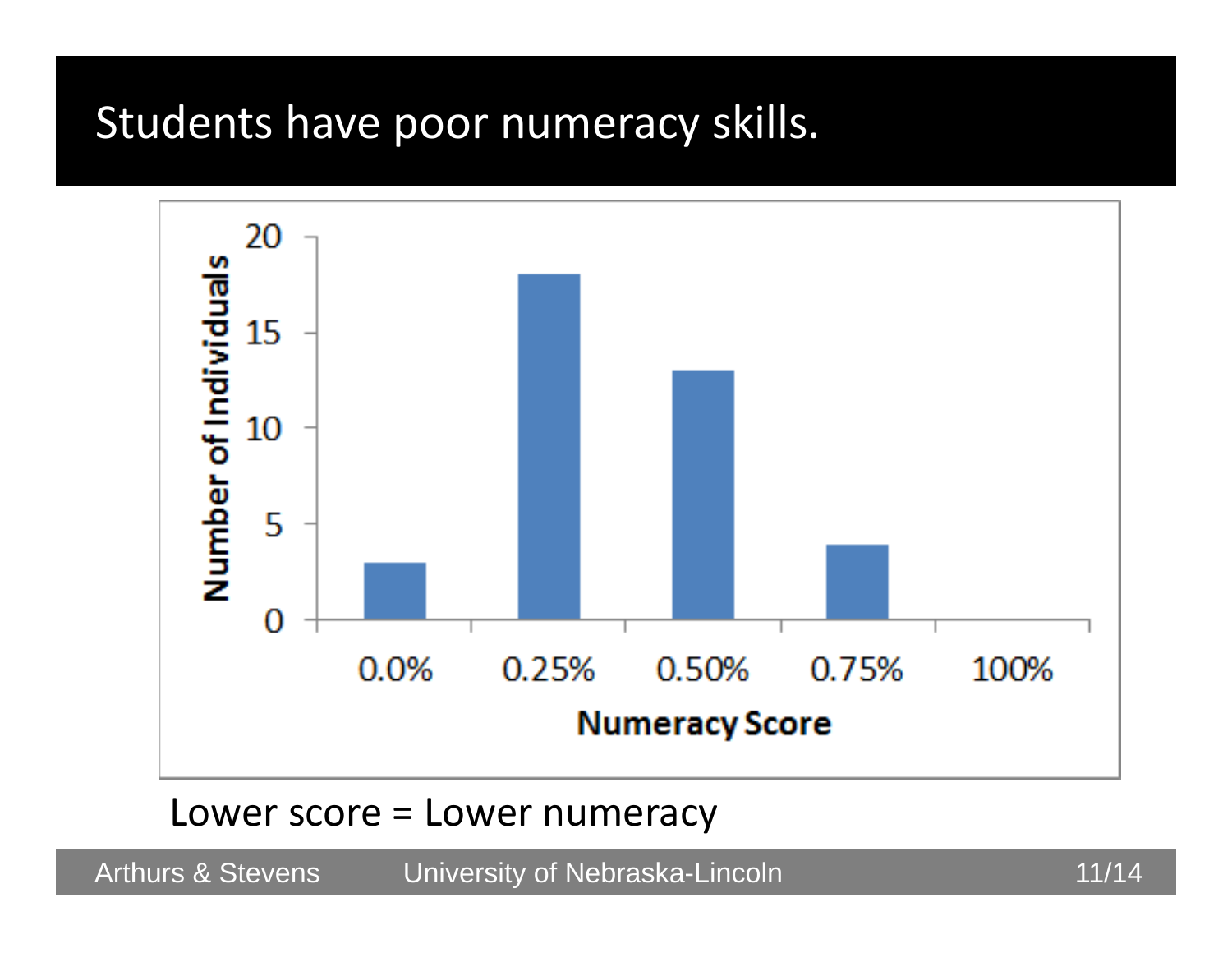#### We did not find <sup>a</sup> strong correlation between numeracy and reported pro‐environmental behaviors.

![](_page_19_Figure_1.jpeg)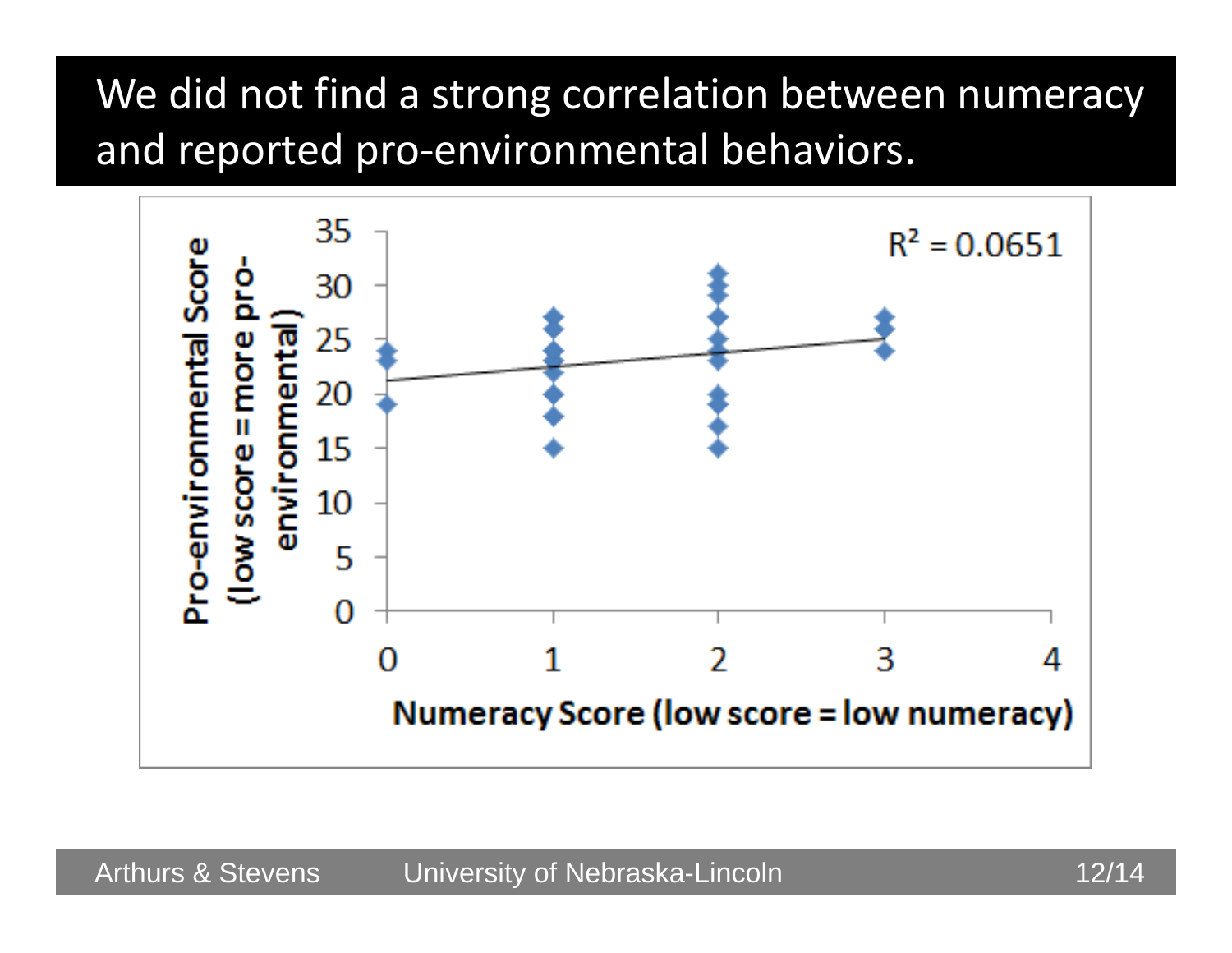#### We did not find <sup>a</sup> strong correlation between numeracy and reported pro‐environmental behaviors.

![](_page_20_Figure_1.jpeg)

Very weak to no correlations with risk, patience, & political scores

Arthurs & Stevens University of Nebraska-Lincoln **12/14**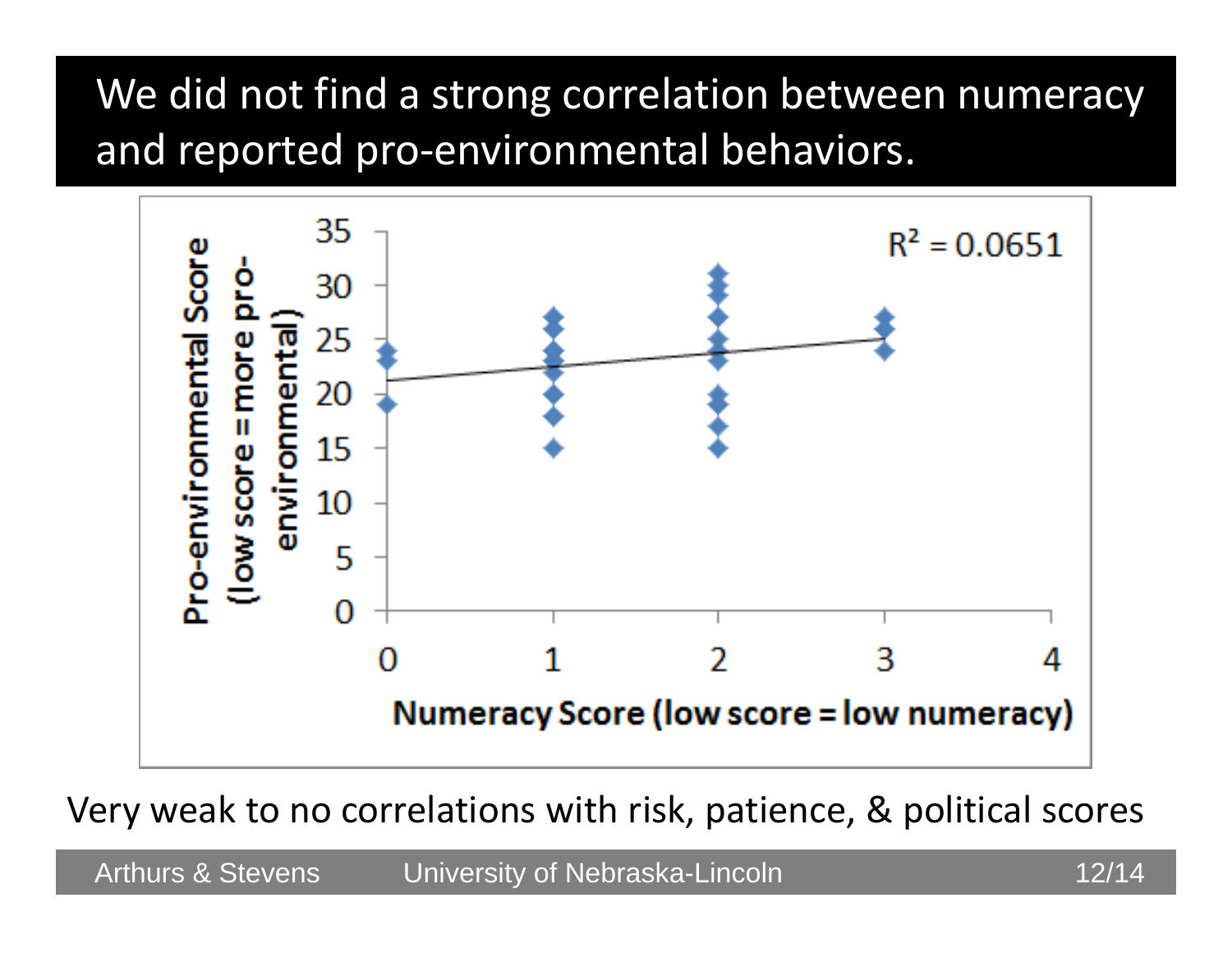#### Conclusions

- (1) In general, pro‐environmental behaviors were reported by the larger part of the sampled population.
- (2) Pro‐environmental behaviors are governed largely by perceived costs – financial and thriftiness values.
	- *No student mentioned future generations*
- (3) Numeracy skills are very low.
	- ➤ *The sampled population could benefit from further development of their numeracy skills.*
- (4) There is no strong correlation between numeracy and pro‐environmental behaviors.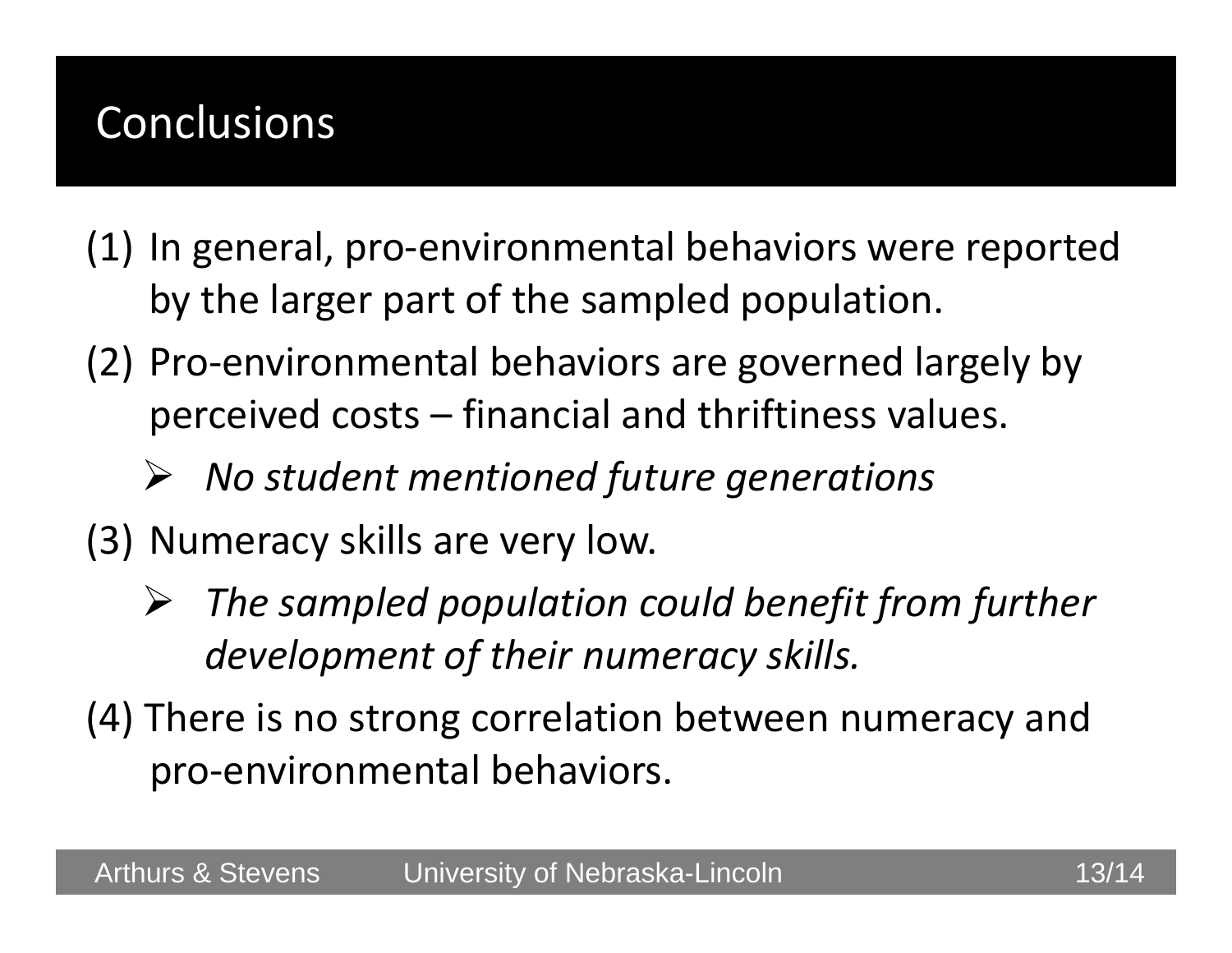#### Future work …

- 1. We now have data from 80 students that needs to be analyzed.
- 2. Depending on results of complete analysis, we may compare this population with the local public population.

#### Acknowledgements

![](_page_22_Picture_4.jpeg)

#### Participating students

Bureau of Sociological Research